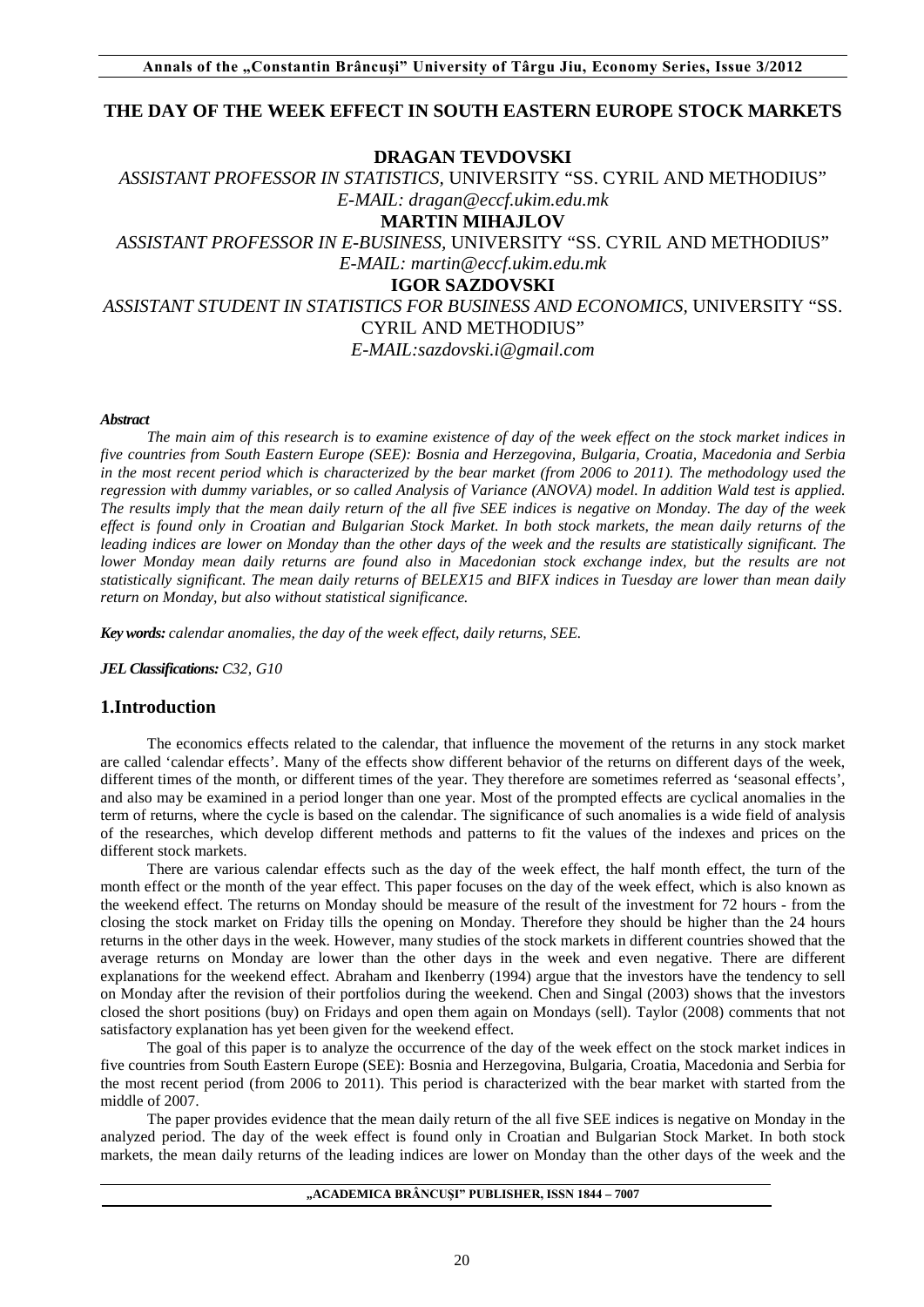results are statistically significant. The lower Monday mean daily returns are found also in Macedonian stock exchange index, but the results are not statistically significant. The mean daily returns of BELEX15 and BIFX indices in Tuesday are lower than mean daily return on Monday, but also without statistical significance.

The structure of the paper is as follows. Section 2 surveys the literature. Section 3 presents the data. The methodology and the empirical results are discussed in the Section 4 and Section 5, respectively. Section 6 concludes.

### **2. Literature Review**

Since the seminal work of Fama (1965) numerous research papers can be found that have examined calendar effects. Cross (1973) was amongst the first authors that have ever studied the day of the week effect, but without the usage of statistical models. He studied the returns on the S&P 500 Index on the U. S. market, over the period of 1953- 1970. His conclusions are that the mean return on Friday (0.12 percent) is higher than the one on Monday (-0.18 percent). Similar conclusions were driven out by French (1980) who studying the S&P 500 for the period of 1953-1977 and found out that the Monday returns are lower than the other days by 0.2 % in average, and the average returns on Monday are negative for 20 out of 25 years. Gibbons and Hess (1981) analyzed the Dow Jones Industrial Index and found negative Monday returns.

Rogalski (1984) was the first to use the OLS regression method, F and t-statistics, revealed that stock returns on Monday are negative, but not statistically significant. He made a distinction between the trading days' returns and nontrading days' returns. By doing that he found out that the negative return on Monday is contained in the average Friday close and Mondays open return. In addition, Dyl and Maberly ( 1988) explain that firms have a tendency of reporting mostly bad news on Fridays. That delay of declaring bad news, might be related to the negative returns on Monday. Chang et al. (1993) confirmed the significance of the weekend effect. Aggarwal and Tandon (1994) by the usage of OLS dummy regression tested the day of the week effect and concluded that Monday stock returns are negative in thirteen countries and significant in only seven. They also revealed that Friday returns are positive and significant in the majority of the countries.

The more recent studies show us that the calendar effects are starting to diminish. Rubinstein (2001), Schwert (2001) and Steely (2001) discovered during their international studies that calendar effects are becoming weaker, especially in developed markets. Sullivan, Timmerman and White (2001) state that calendar effects are no longer statistically significant. Chukwuogor-Ndu (2006) after analyzing the day of the week effect on stock market returns in 15 European countries, found that merely 7 markets show confirmative evidence.

One of the most famous month of the year effect is the January effect. Most of the researches have shown that stock returns tend to be higher in January than any month in the year. One of the first studies on this subject was performed by Rozeff and Kinney(1976). Their study was based on the New York Stock Exchange during the period of 1904-1974 and showed that the average returns were higher in January(3,5%) compared to those for the other months of the year(0,5%). Dyl (1977) found out that there is an abnormally high volume of stocks that decline in price in December, and that the same stocks record abnormally high returns in January. Brown et al. (1983) found a similar pattern in Australian stock returns. Keim(1983) checked out the relationship of size effect and seasonality. He concluded that the small firm returns in January are significantly higher than the ones of large firms. However, Easterday and Stephan (2006) re-examined the small firm January effect proposed by Keim (1983) by dividing three subperiods: 1943-1962,1963-1979 and 1980-2004. They found out that pre and post Keim period returns of small firms were remarkably lower in January than the ones examined in the period of 1963-1979.

A more recent study of Balaban (1995) was conducted with the aim of researching the month of the year effect on the Turkish stock exchange. His study showed that not only January, but June and September also had significantly higher returns than other months. Among these, January had a return of 22% which was about 4 times greater than the global return of all months. Using the OLS estimation with dummy independent variables each of which representing the day belonging in the specific month, Arsad and Coutts (1997) revealed that the average returns in January are significantly positive for FTSE-100 index and this followed the introduction of capital gains tax in 1965. Also, Fountas and Segredakis (2002) after studying eighteen equity market over the period of 1987-1995 concluded that the stock returns for January are significantly higher than the ones for the rest of the year in only five markets: Chile, Greece, Korea, Taiwan and Turkey. Bildik (2004) confirmed the presence of the January effect in the daily stock returns derived from an Index of the Istanbul Stock Exchange over the period 1988-1999.

However, there are studies that show the presence of an April effect. Gultekin and Gultekin (1983) after studying the UK stock market between 1959 and 1979 using both nonparametric and parametric methods, found out that April had the highest returns. Kumari and Mahendra (2006) studied the month of the year effect on the Indian Stock Market during the period of 1979-1998. They also found that the returns in April are significantly higher than the other months. Researching the stock returns in Ghana between 1994-2004, Alagidede and Panagiotidis (2009) also confirmed the existence of the April effect.

In the region of SEE there are few studies, as the best knowledge of authors. Georgantopoulos et al. (2011) investigates five calendar anomalies (the day of the week effect, the January effect, the half month effect, the turn of the month effect and the time of the month effect) for four emerging stock markets, Romania, Bulgaria, Croatia and Turkey

#### **"ACADEMICA BRÂNCUŞI" PUBLISHER, ISSN 1844 – 7007**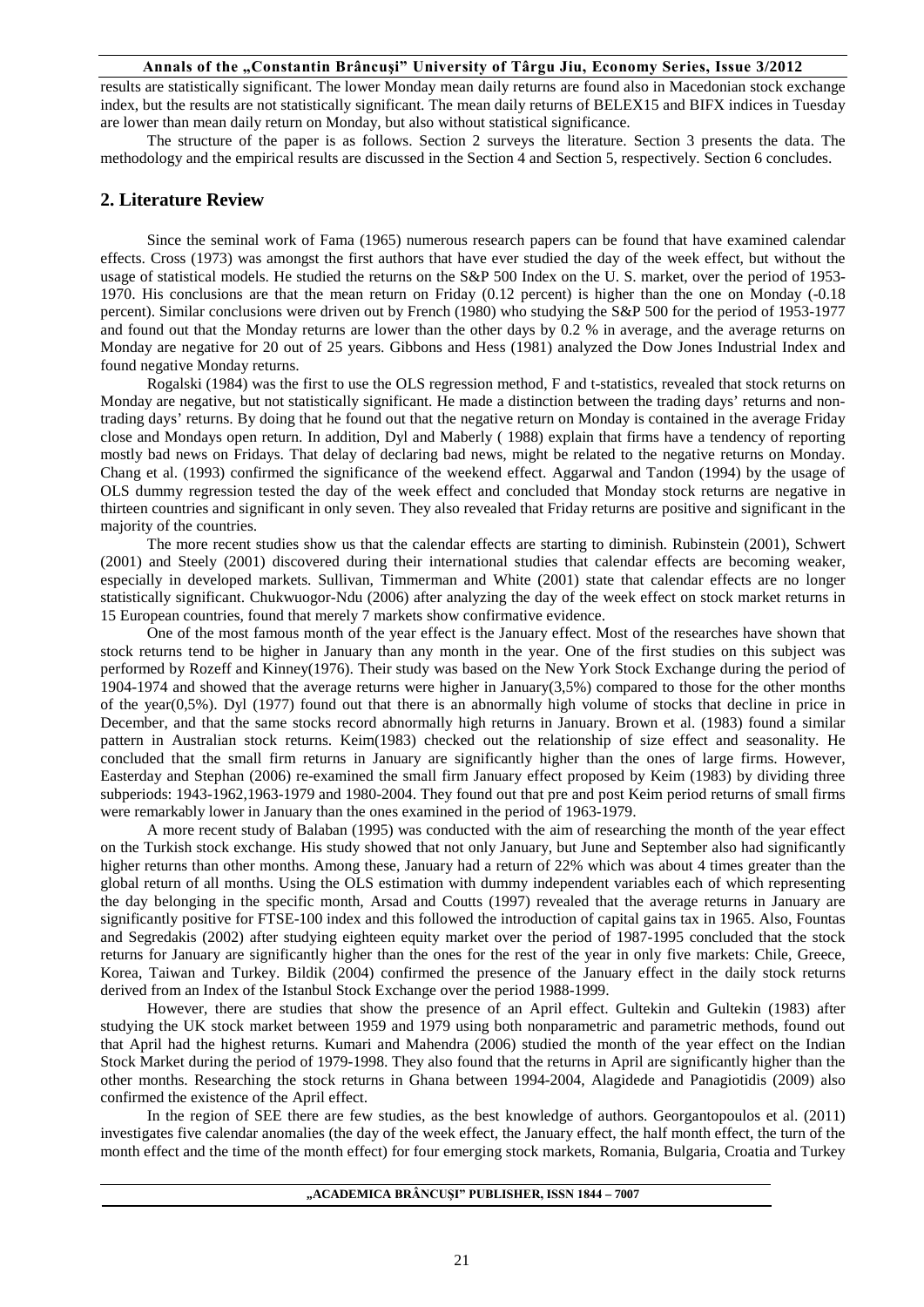and their mature counterpart in the Balkan region, Greece, during the period 2000-2008. They provide evidence for the existence of three calendar effects (day of the week, turn of the month, time of the month) for Greece and Turkey, while the effects for the three emerging Balkan markets are limited and exist only in volatility. Georgantopoulos and Tsamis (2011) results indicate that only two calendar effects (day of the week and January effects) are present in the Macedonian stock market during the period 2002-2008, while the half month effect, the turn of the month effect and the time of the month effect are not. Georgantopoulos and Tsamis (2012) investigate also the calendar anomalies for Bulgaria and Greece during the period 2002–2008. They found that most of the tested calendar effects exist for Greece and the effects for Bulgaria are limited and exist only in variance. Karadzic and Backovic Vulic (2011) report absence of three calendar anomalies: the January effect, the turn-of the-month effect and the holiday effect for the Montenegrin capital market during the period 2004 - 2010.

### **3. Methodology**

The day of the week effect is analyzed using a model, originally proposed by French (1980) and used by Rogalski (1984), Jaffe and Westerfield (1989), Agrawal and Tandon (1994), Mills and Couts (1995). It is the regression with dummy variables, or so called Analysis of Variance (ANOVA) model:

 $R_t = \beta_1 + \beta_2 D_{2t} + \beta_3 D_{3t} + \beta_4 D_{4t} + \beta_5 D_{5t} + u_t$ 

where  $R_t$  is the daily return on a selected stock market index,  $D_{2t}$  is dummy variable that takes value 1 for Tuesday and 0 for all other days,  $D_{3t}$  takes value 1 for Wednesday and 0 for all other days,  $D_{4t}$  takes value 1 for Thursday and 0 for all other days,  $D_{5t}$  is dummy variable that takes value 1 for Friday and 0 for all other days. Monday represents the control category. The coefficient  $\beta_1$  indicates the mean daily return for Monday (control category), while  $\beta_2$  to  $\beta_5$  represents the difference between the mean daily return for Monday and the mean daily return for each of the other days in the week. The error term is noted as  $u_t$  and it is assumed to be identically and independently distributed (IID). Gujarati (2004) argue that ANOVA models are more general than the t test which can be used to compare the means of two groups or categories only.

If there are no differences among index returns across days of the week, the parameters of  $\beta_2$  to  $\beta_5$  are zero. Therefore, the null hypothesis of the relevant Wald test is the following

 $H_0$ : β<sub>i</sub> = 0 for i = 2, ..., 5.

If the null hypothesis is rejected, then stock returns should exhibit some form of the day of the week seasonality (Georgantopoulos and Tsamis, 2011).

### **4. Data**

The data set is consisted of the daily returns of the leading indices of the Belgrade Stock Exchange (Serbia), Sarajevo Stock Exchange (Bosnia and Herzegovina), Zagreb Stock Exchange (Croatia), Macedonian Stock Exchange (Macedonia) and Bulgarian Stock Exchange (Bulgaria): BELEX15, BIFX, CROBEX, MBI10 and SOFIX, respectively.

The daily returns are continuously compounded. They are calculated as

$$
R_t = \ln\left(\frac{P_t}{P_{t-1}}\right),
$$

where the variable P<sub>t</sub> denotes the closing stock price, while  $P_{t-1}$  expresses the closing stock price with one lag. The closing stock prices are taken from the official stock market websites.

| Index         | Number of<br>observations | Minimum daily<br>return, in % | Maximum daily<br>return, in % | Mean daily<br>return, in % | Standard<br>deviation of |
|---------------|---------------------------|-------------------------------|-------------------------------|----------------------------|--------------------------|
|               | (trading days)            |                               |                               |                            | daily return             |
| BELEX15       | 1511                      | $-10.86$                      | 12.16                         | $-0.0499$                  | 1.65371                  |
| <b>BIFX</b>   | 1501                      | $-8.78$                       | 7.57                          | $-0.0635$                  | 1.15435                  |
| <b>CROBEX</b> | 1496                      | $-10.76$                      | 14.78                         | $-0.0092$                  | 1.55784                  |
| MBI10         | 1477                      | $-10.28$                      | 6.66                          | $-0.0101$                  | 1.58988                  |
| <b>SOFIX</b>  | 1491                      | $-11.36$                      | 7.29                          | $-0.0631$                  | 1.48082                  |

Table 1. Descriptive statistics

Descriptive statistics of the analyzed indexes are provided in the Table 1. The number of observations which is equal to number of trading days in each stock market varies from 1477 in Macedonia to 1511 in Serbia. The time span is from the fist trading days in 2006 (2nd January for CROBEX, 3rd January for SOFIX, 4th January for BIFX and MBI10, and 9th January for BELEX15) to the last trading days in 2011 (29th December for MBI10 and 30th December for the other indices). The analyzed period is characterized by the bear market which starts from the middle of 2007 in all markets.

#### **"ACADEMICA BRÂNCUŞI" PUBLISHER, ISSN 1844 – 7007**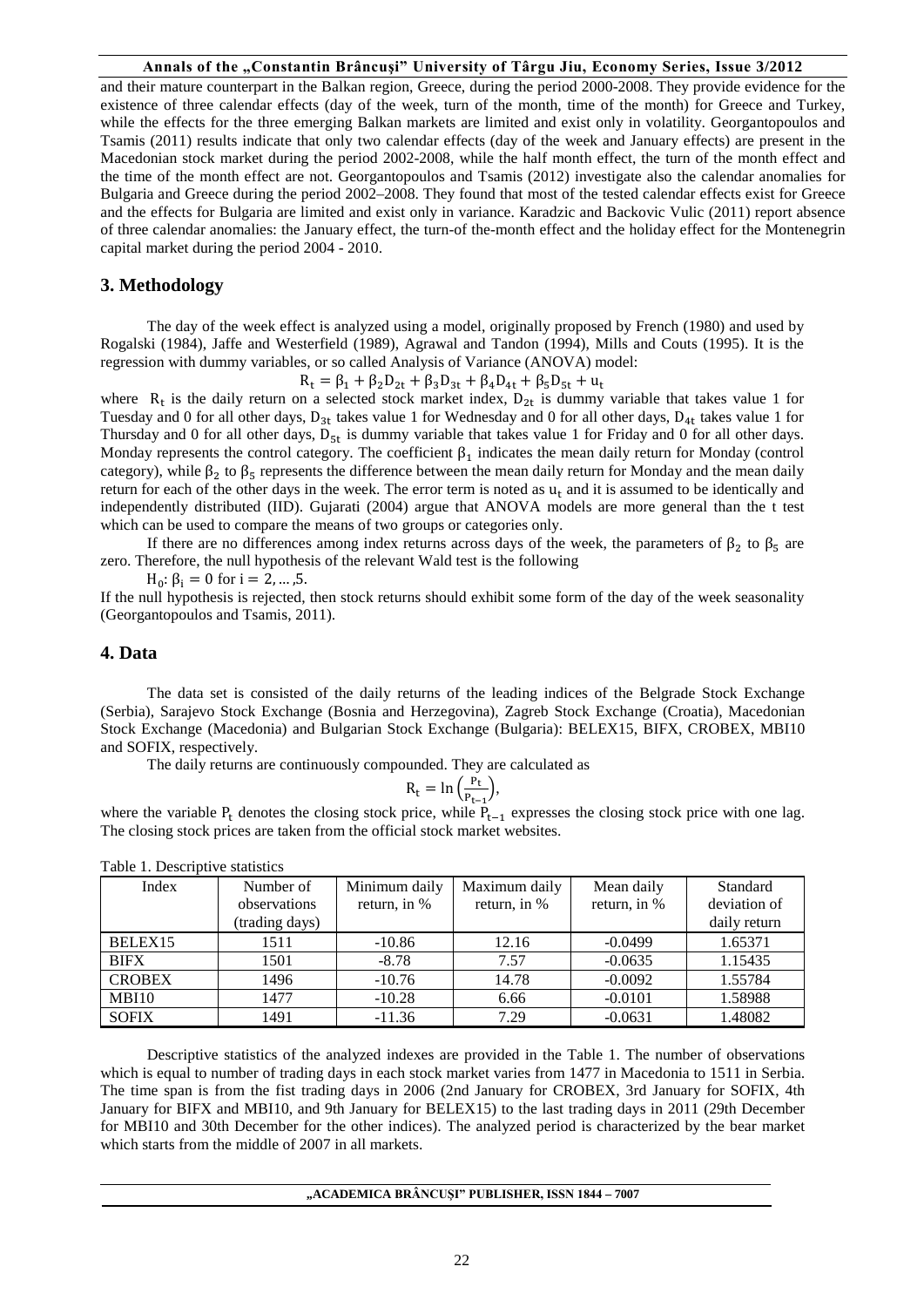The mean daily returns of all five indices are negative. The reason for this is the bear market that started from the 2007 in the all analyzed markets as the result of the Global financial crisis. The highest standard deviation of daily returns is observed in BELEX15 (1.65371) and lowest in BIFX (1.15435). Minimum daily return of -11.36% is observed in SOFIX and maximum daily return of 14.78% in CROBEX.

# **5. Empirical Results**

The results of the regressions are reported in table 2. The all estimated intercept coefficients ( $\beta_1$ ) are negative, which imply that mean daily return of the five stock indexes on Monday is negative. The weekend effect is found only in Croatian and Bulgarian Stock Market. For the CROBEX index, the Wald test F-statistic is significant at 5% level and all estimated dummy variables are positive and statistically significant, which imply that mean daily return on Monday is lower than the mean returns in the rest of the days. So, the mean daily return in Tuesday is equal to 0.0281% (-0.2654+0.2935), in Wednesday 0.0673% (-0.2654+0.3326), in Thursday 0.0777% (-0.2654+0.3431) and on Friday 0.0428% (-0.2654+0.3081). The results imply that for this index only mean daily return on Monday is negative, while for other days in the week is positive. For the SOFIX index, the Wald test F-statistic is significant at 10% level and only dummy variable for Friday is significant which leads to conclusion that mean daily return on Friday is 0.2408% higher than the mean daily return on Monday. The mean daily return of the MBI10 index on Monday is lower than the other days in the week, but the results are not statistically significant. For the BIFX index, Tuesday and Thursday are found to have lower mean return than the Monday, but also the results are not statistically significant. The BELEX15 index have also Tuesday mean daily return lower than Monday and not statistically significant, where only the dummy variable for Thursday is significant which point that mean daily return in Thursday are higher than Monday.

| Index         | $\beta_1$      | $\beta_{2}$  | $\beta_3$     | $\beta_4$     | $\beta_{5}$  | Wald test   |
|---------------|----------------|--------------|---------------|---------------|--------------|-------------|
|               |                |              |               |               |              | F-statistic |
| BELEX15       | $-0.139379$    | $-0.083148$  | 0.118105      | $0.231493*$   | 0.180584     | 1.8649      |
|               | (0.1461)       | (0.5370)     | (0.3802)      | (0.0855)      | (0.1830)     | (0.1141)    |
| <b>BIFX</b>   | $-0.081515$    | $-0.089125$  | 0.041077      | $-0.020148$   | 0.155272     | 1.8437      |
|               | (0.2256)       | (0.3480)     | (0.6630)      | (0.8310)      | (0.1002)     | (0.1180)    |
| <b>CROBEX</b> | $-0.265381***$ | $0.293529**$ | $0.332634***$ | $0.343116***$ | $0.308140**$ | $2.5525**$  |
|               | (0.0034)       | (0.0209)     | (0.0088)      | (0.0072)      | (0.0163)     | (0.0375)    |
| MBI10         | $-0.113245$    | 0.071995     | 0.150294      | 0.111784      | 0.179348     | 0.5632      |
|               | (0.2264)       | (0.5843)     | (0.2515)      | (0.3944)      | (0.1742)     | (0.6857)    |
| <b>SOFIX</b>  | $-0.172478**$  | $-0.033540$  | 0.191085      | 0.149625      | $0.240845**$ | 1.96688*    |
|               | (0.0450)       | (0.7820)     | (0.1141)      | (0.2170)      | (0.0485)     | (0.0968)    |

Table 2. Estimated results of the regression models

Notes: p-values are reported in brackets; \*, \*\*, \*\*\* denote significance at 0.1, 0.05 and 0.01, respectively.

## **6. Conclusion**

The goal of this paper was to examine the presence of the weekend effect in the five stock markets from SEE. This calendar anomaly has two characteristics: (1) the mean returns on Monday are lower than the other trading days in the week, and (2) the mean returns on Monday are negative. There is no common explanation for the weekend effect. One explanation is that the investors have the tendency to sell on Monday after the revision of their portfolios during the weekend. Other that that the investors closed the short positions (buy) on Fridays and open them again on Mondays (sell).

The weekend effect is well documented for the stock markets of developed countries. However there are only few studies for SEE region. This paper analyzed daily returns of the BELEX15, BIFX, CROBEX, MBI10 and SOFIX. They are leading indices of the Belgrade Stock Exchange (Serbia), Sarajevo Stock Exchange (Bosnia and Herzegovina), Zagreb Stock Exchange (Croatia), Macedonian Stock Exchange (Macedonia) and Bulgarian Stock Exchange (Bulgaria), respectively. The analyzed period is from the first trading day of 2006 to the last trading day in 2011 (it depends from the stock exchange).

The analysis is based on the regression with dummy variables, or so called Analysis of Variance (ANOVA) model. It is often used to compare the difference in the mean values of two or more groups or categories. In this case groups are different trading days in the week.

The weekend effect is found only in Croatian and Bulgarian Stock Market. The mean daily return of the